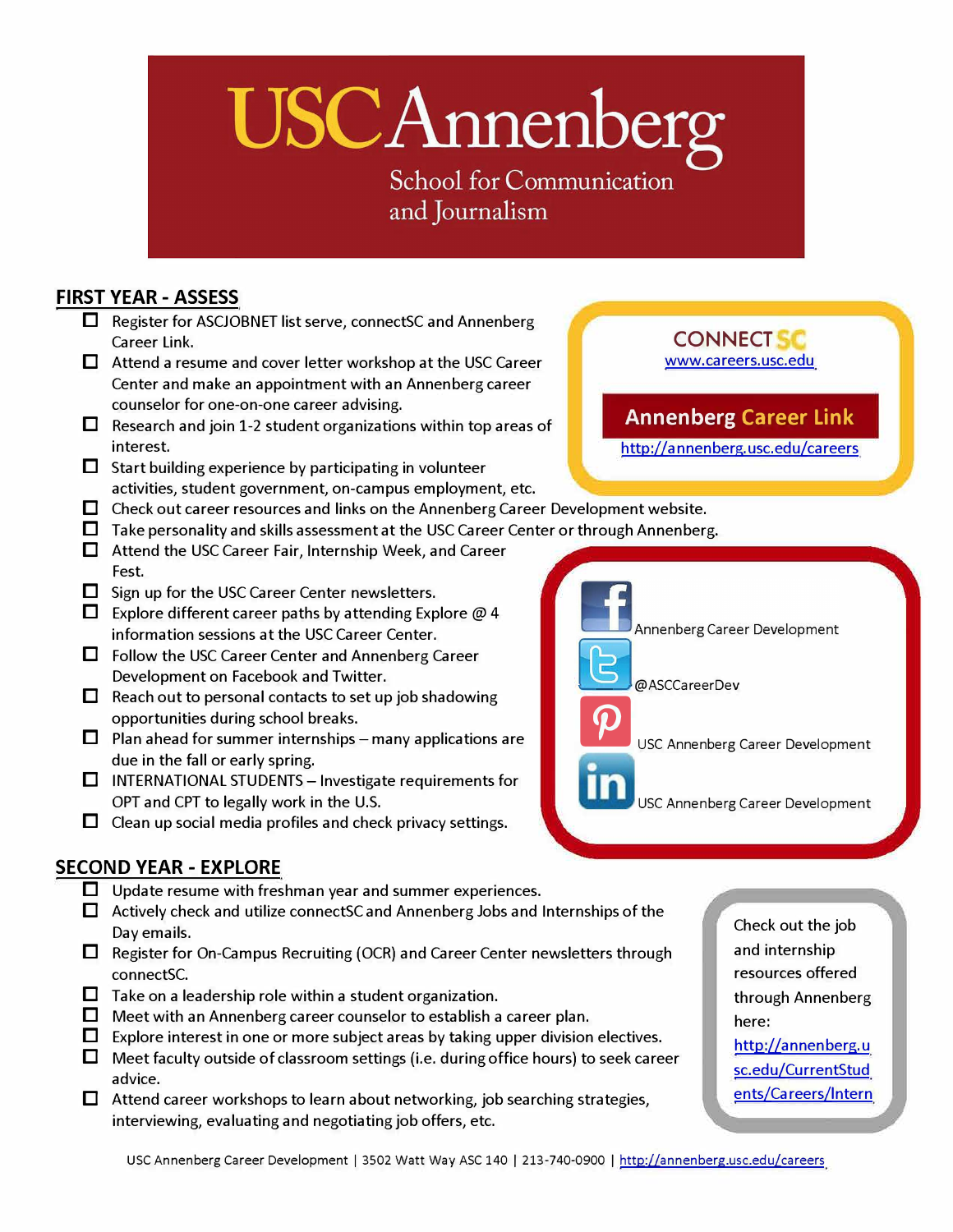- $\Box$  Attend the Annual Annenberg Career Connection Jobs and Internships Fair in the spring.
- $\Box$  Prepare for and attend the USC Career Fair (in fall and spring).
- $\Box$  Attend company information sessions to learn about career opportunities.
- $\Box$  Actively attend and participate in Internship Week events.
- $\Box$  Stay in touch with employers you meet at recruiting events.
- $\Box$  Gain international experience by participating in a semester-long or summer Annenberg International Program. Add it to your resume!
- $\Box$  Participate in the USC Career Center's First-Generation College Student Mentor Program if qualified.
- $\Box$  Consider and apply for an international internship program such as the USC Global Fellows Internship Program.
- $\Box$  Continue to update your LinkedIn profile and add more professors, alumni, classmates, etc.
- $\square$  Connect with Trojan Entertainment Network, Annenberg Innovation Lab, ATVN, and Neon Tommy for additional networking opportunities.
- $\Box$  Continue reaching out to alumni through the Career Network via connectSC.
- $\Box$  Start thinking about graduate school opportunities.
- $\Box$  Secure an internship for the summer.
- $\Box$  Apply for the Annenberg Advantage mentor program for junior year.

# **THIRD YEAR - DEVELOP**

- $\Box$  Continue to update your LinkedIn profile and add more professors, alumni, classmates, etc.
- $\Box$  Continue reaching out to alumni through the Career Network on connectSC.
- $\Box$  Keep in touch with your Annenberg Advantage mentor.
- $\Box$  Consider applying for a study abroad program through Annenberg International Programs.
- $\Box$  Register for On-Campus Recruiting (OCR) through connectSC.
- $\Box$  Meet with the Annenberg Career Development team to discuss career goals and prepare for your job search.
- $\Box$  Participate in career workshops (both from Annenberg Career Development as well as the USC Career Center) to learn more about networking, job searching, interviewing, evaluating and negotiating job offers, etc.
- $\Box$  Perfect your elevator pitch.
- $\Box$  Read trade publications relevant to your field of interest to stay on top of current events.
- $\Box$  Prepare for and attend the USC Career Fair and Internship Week events.
- $\Box$  Send thank you notes to all interviewers and/or a brief "nice to meet" you" email for every business card collected.
- $\Box$  Create a search agent through connectSC to be emailed jobs that match your criteria.
- $\Box$  Prepare for interviews by doing mock interviews with the Annenberg

#### Take advantage of the **Career Network** through the USC Career Center!



#### **International Internship Programs & Study Abroad Opportunities through USC:**

- USC Global Fellows Internship Program
- Annenberg International Programs
	- o London
	- o Hong Kong
	- o Amsterdam
	- o Buenos Aires
	- o Sydney
	- o Auckland
	- o ICS (Summer in London, Paris, Istanbul, Prague)
	- o Cuba (Summer)

#### **TRANSFER STUDENTS:**

Meet with a career counselor during your first few weeks at USC to create a recruiting plan and have your resume reviewed.

#### Start building USC experience and involvement on your resume.